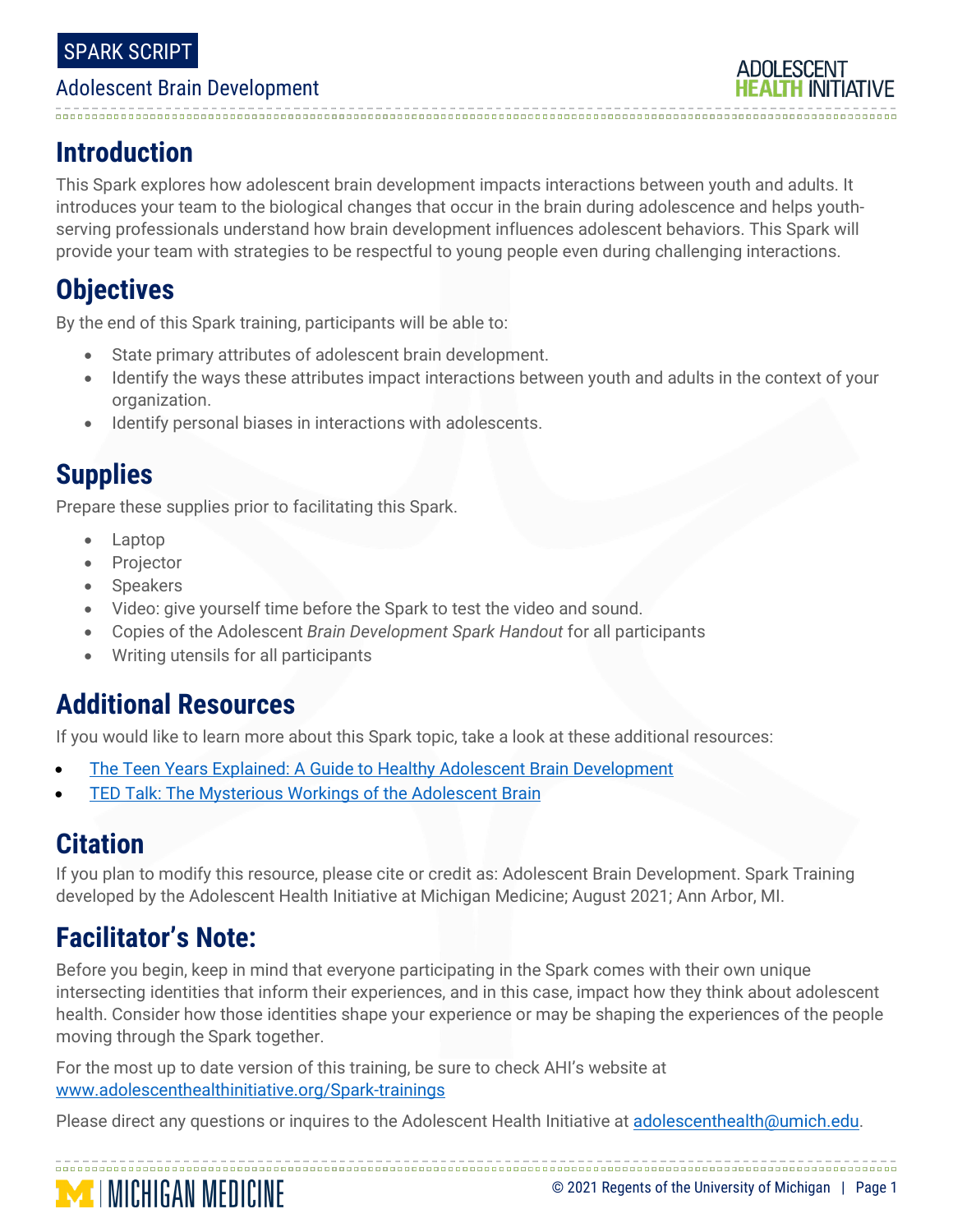

#### Adolescent Brain Development





# **Intro/Hook**  $\bigcirc$  (5-10 minutes)

## $\Box$  1 – TITLE SLIDE

Today we are going to do a 15-minute mini-training, also called a Spark. We'll be looking at the basics of what research tells us about adolescent brain development, and how that plays out in our work with youth. We'll also be thinking about what makes it challenging to be affirming to teens' needs.

Introduce yourself/yourselves.

#### 2 – CASE SCENARIO: SHAYLA

To help us think about what this means in our day-to-day work, here's a scenario that may seem familiar.

You work at the reception desk. 16-year-old Shayla is 10 minutes late for her appointment, and she comes up to the reception desk to check in. She does not look up at you, but instead, she stands at the desk and appears to be texting. In an upbeat voice you say, "Hello! Do you have an appointment?" She continues to look at her phone, frowns, and keeps texting while you wait. Finally, she looks up and says, "What?" We'll come back to this scenario in a few minutes, but for now, consider your gut response to this situation.

#### 3 - ADOLESCENCE IS A VITAL PHASE

Adolescence is an essential stage of life, and its developmental characteristics are a natural part of the way the brain is changing. Yet, it can still be challenging to work with teens. Everyone has different perspectives on working with youth, regardless, understanding what's going on for them can help us be respectful and give them the care they need so they'll keep coming back to us.

#### $\Box$  4 – BRAIN DEVELOPMENT

**MENGAN MEDICINE** 

So what exactly is going on inside a teen's brain during this time of development? In the front of the brain is the prefrontal cortex, which is the part that controls complex decision-making, judgment, and understanding cause and effect. This part of the brain is not fully developed until about age 25. At the same time that the prefrontal cortex is developing, the limbic system, which is in the middle of the brain, is highly active. That is the reward center and controls emotions. Contrary to popular belief, it's not hormones making teens more emotional, it's the highly active limbic system and the ongoing maturation of the frontal lobe.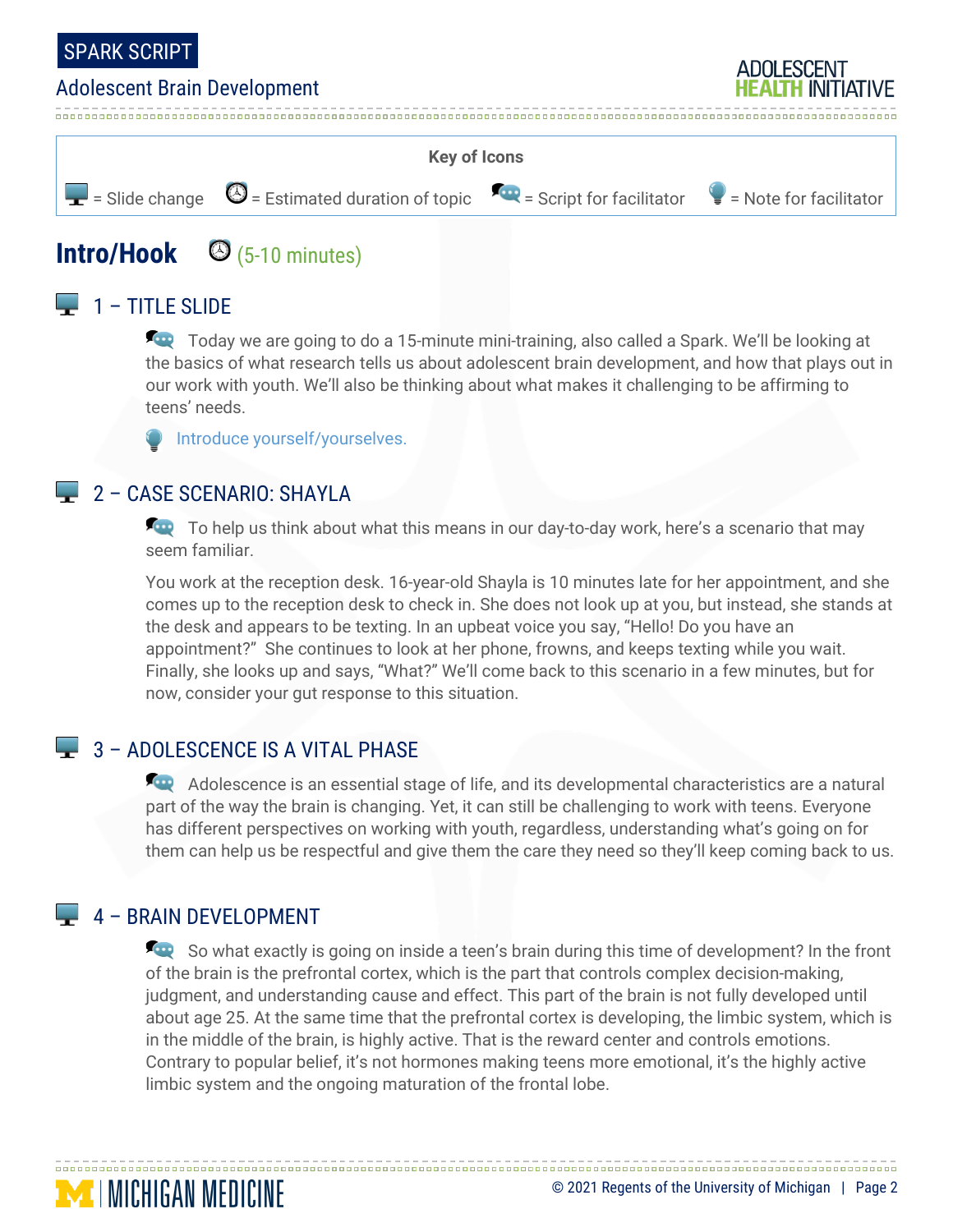#### Adolescent Brain Development

#### **LU** 5 – BRAIN DEVELOPMENT

Further evidence of the changing adolescent brain can be shown through Functional MRI, which measures brain activity. The FMRI images in this slide show us how the brain's grey matter density changes from age 5 to age 20. This is a result of grey matter being "pruned" out, making connections more specialized and efficient.

# **Key Concepts** (3 minutes)

#### **Signal** 6 – RELATING BRAIN DEVELOPMENT TO BEHAVIORS

To understand these adolescent brain changes more and how it relates to teen behavior, we ae going to watch a 5-minute video clip from the University of California on the teenage brain and then discuss the implications on the work we do with teens.

This slide/video can be skipped if you need to save time.

The link is: <https://www.youtube.com/watch?v=P629TojpvDU>

# $\overline{2}$  7 – DISCUSSION

**MINICHIGAN MEDICINE** 

What are some qualities of adolescents that you admire?

- Examples include: passionate, feel strongly about social justice, trying to learn as much as possible, want to experience everything
- What qualities could be seen as frustrating?
- Examples include: always on their phones, do things that don't make sense, don't listen
- How does this come up for you in your role?
- Examples include: give one word answers, show up late or don't show up at all, have an interest in their health

#### 8 – DEVELOPMENTALLY APPROPRIATE BEHAVIORS

A s part of their development, many adolescents crave novelty and seek new experiences. The combination of these developmental characteristics can result in behaviors that can be really challenging for both adults and teens. Also, the need for peer acceptance is at its peak, and many teens seek excitement through risk behaviors. Sometimes they don't always have an accurate perception of the consequences of their behaviors (like using alcohol, drugs and having unprotected sex). Also, most teens are focused more on themselves and their needs than they are on others. These are all normal and developmentally appropriate when we consider the way the brain is changing.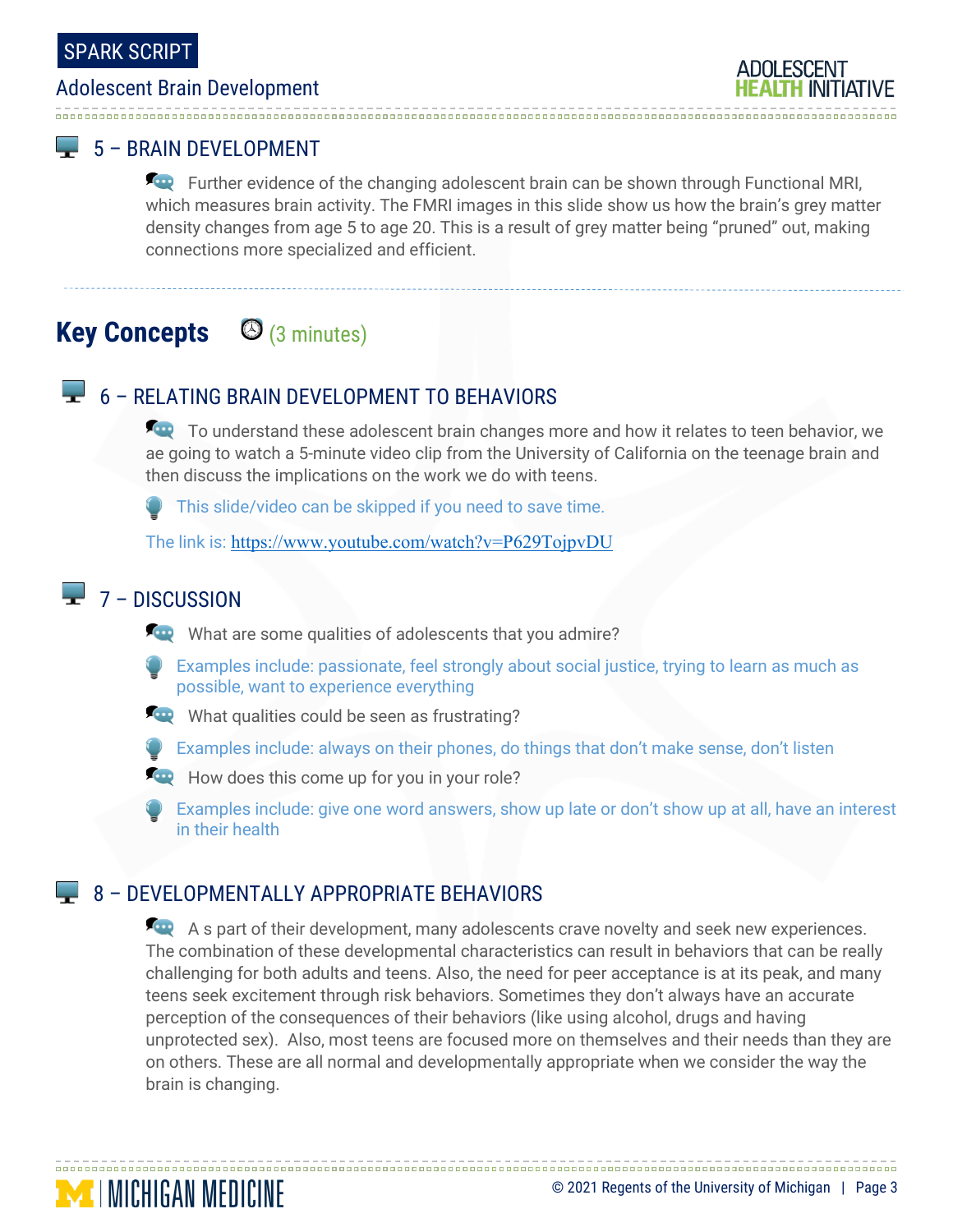#### Adolescent Brain Development

## 9 – DEVELOPMENTALLY APPROPRIATE BEHAVIORS

It can be hard to remember that this process is normal for teens. When a toddler has a tantrum, our first reaction might be irritation, but usually our adult brain kicks in and reminds us that they are probably hungry or they just need a nap, and this behavior is normal for a child. Often, though, when we interact with teens and see challenging behaviors, we might feel frustrated. We forget the developmental explanation for these behaviors, such as a highly active limbic system and a developing prefrontal cortex.

#### $\Box$  10 – WHAT CAN WE DO?

**Considering this, what can we do to adjust our behaviors or reactions to give teens the** patience and respect that they need?

 $\bullet$  Possible answers: not jump to conclusions, be patient when things do not go according to plan

What are some of the ways we're trying to be respectful of the developmental needs of adolescents?

- You may choose to have staff respond, or mention any of these that apply to your site:
	- Because the right to confidentiality is an important need for adolescents, we've posted Adolescent Confidentiality Rights posters
	- We've added new health education materials chosen by a teen advisory council
	- We try to avoid using medical jargon to explain things
	- We do risk assessment surveys with more teen patients, so providers can learn more about the needs of individual teen patients and address any risky behaviors
	- Add any others you want to

It's up to us as adults to help teens through this stage of development, which is true patientcentered care.

# **Application** (7 minutes)

## 11 – BEYOND GUT REACTIONS

**MINICHIGAN MEDICINE** 

#### **Pass out worksheets - Case Scenarios: Challenging Adolescent Interactions**

Let's look at some scenarios to think more specifically about how we can do this. First, we will revisit Shayla's scenario along the top of the worksheet together. She was late, and then was texting while the receptionist was asking her if she had an appointment.

What is your gut feeling about this?



Ask staff about what negative assumptions they may have, or just say: